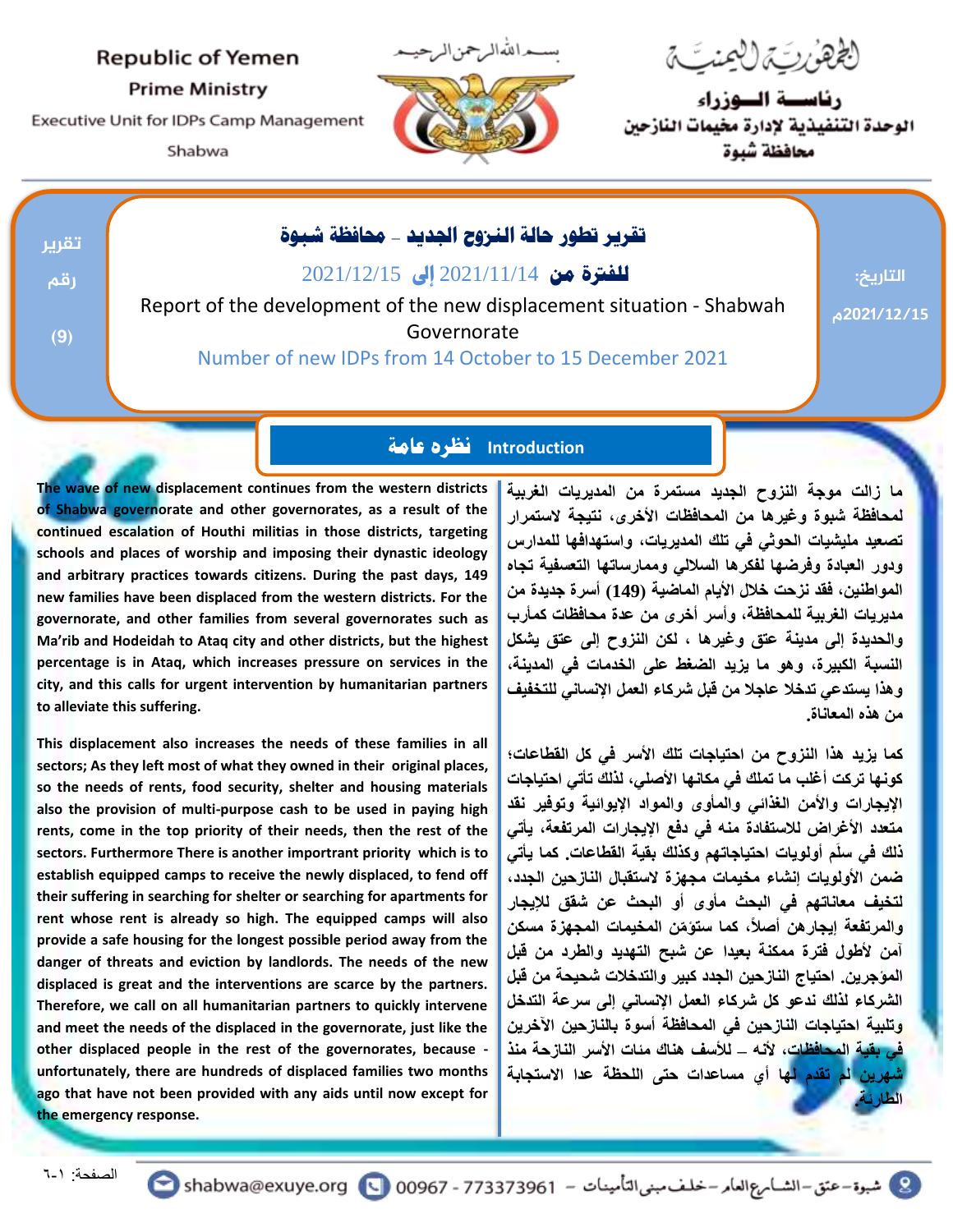**Republic of Yemen Prime Ministry** Executive Unit for IDPs Camp Management Shabwa



ل*غُهْنُ ئِيَّة لِلْعِنْتِيَّ* 

رئاسسة السوزراء الوحدة التنفيذية لإدارة مخيمات النازحين محافظة شبوة

**عدد النازحني اجلدد خالل الفرتة من** 2021**/**11**/**14 **إىل** 2021**/**12**/**15

Number of new IDPs from 14 October to 13 December 2021



كون عتق العاصمة والمدينة الأكثر كثافة واز دحاما بالنازحين



الصفحة: 6-2

C شبوة - عتق - الشسام ع العام - خلف مبنى التأمينات - 00967 - 00967 - 00967 shabwa@exuye.org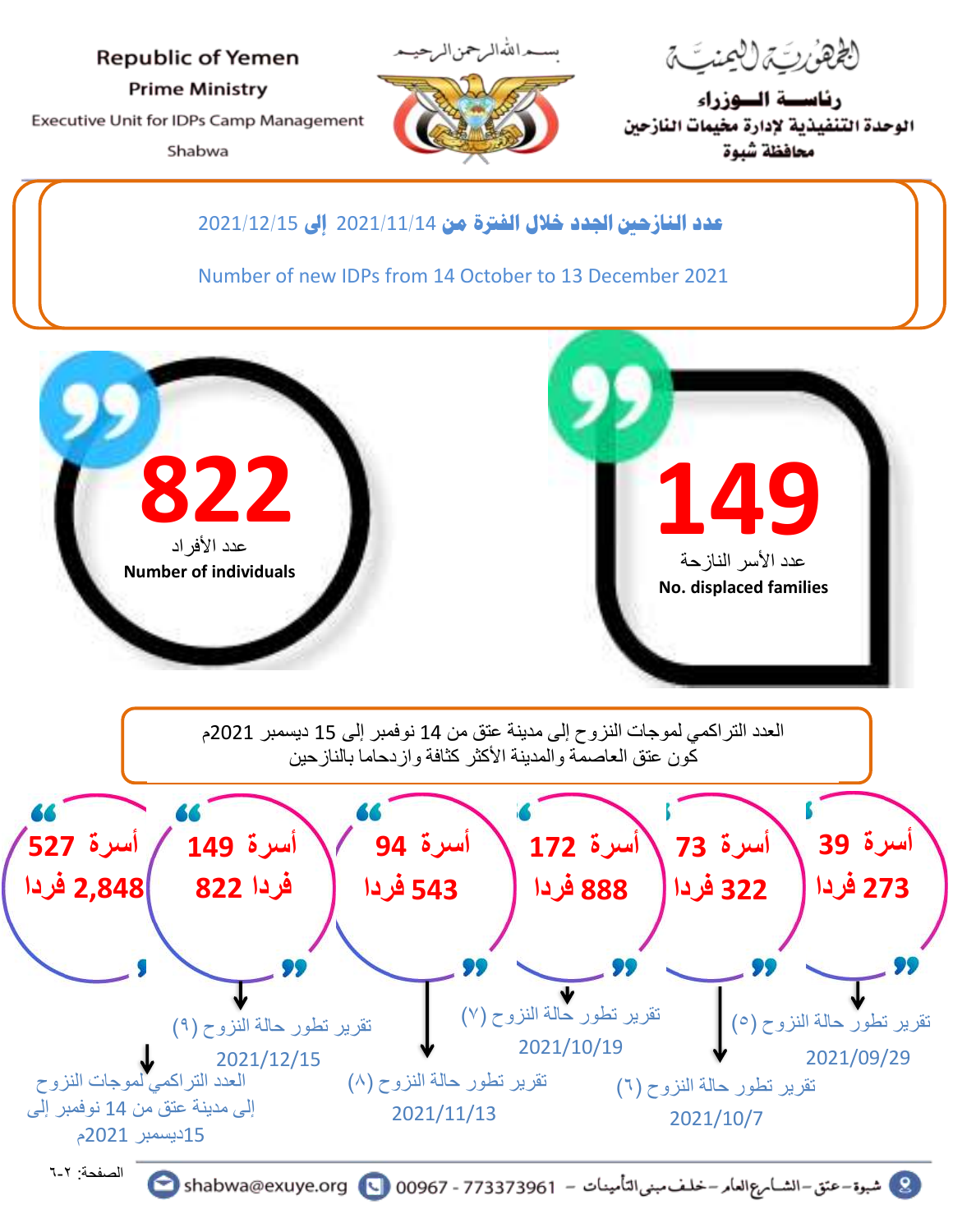### **Republic of Yemen**

**Prime Ministry** 

Executive Unit for IDPs Camp Management

Shabwa



لَعُ *هَنُ لِيَّةٍ لِأَلْمِنْتِ مَّ* 

رئاسسة السوزراء الوحدة التنفيذية لإدارة مخيمات النازحين محافظة شبوة

## Table of Displacement Tracking **النزوح تتبع جدول**

|                                  | عدد                     | الأسر                   | الأماكن الأصلية (أماكن ما قبل |
|----------------------------------|-------------------------|-------------------------|-------------------------------|
| المكان الحالي(المديرية/ المنطقة) | الأفراد                 | الجديدة                 | النزوح الأخير)                |
| عتق - Ataq                       | 46                      | $\overline{7}$          | عين                           |
| عتق - Ataq                       | 234                     | 44                      | بيحان                         |
| عتق - Ataq                       | 14                      | $\mathbf{3}$            | عسيلان                        |
| عتق - Ataq                       | 5                       | $\overline{2}$          | حجة                           |
| عتق - Ataq                       | 220                     | 39                      | تعز ـ الشمايتين               |
| عتق - Ataq                       | 5                       | 1                       | صنعاء ـ امانه العاصمة         |
| عتق - Ataq                       | 5                       | $\overline{\mathbf{1}}$ | حريب                          |
| عتق - Ataq                       | 14                      | $\overline{2}$          | اب - العدين                   |
| عتق - Ataq                       | 25                      | $\overline{\mathbf{3}}$ | ريمة السلفية                  |
| عتق - Ataq                       | 135                     | 25                      | الحديدة بيت الفقية            |
| جردان - jarden                   | 5                       | 1                       | جردان                         |
| <b>حبان - Haben</b>              | 5                       | $\overline{1}$          | تعز ـ الشمايتين               |
| عزان - Azan                      | 55                      | 10                      | الحديدة بيت الفقية            |
| بيحان - Bihan                    | 13                      | 3                       | اب                            |
| بيحان - Bihan                    | $\overline{3}$          | $\mathbf{1}$            | الحديدة                       |
| بيحان - Bihan                    | 25                      | $\mathbf{3}$            | تعز                           |
| بيحان - Bihan                    | $\overline{\mathbf{3}}$ | 1                       | عسيلان                        |
| بيحان - Bihan                    | 10                      | $\overline{2}$          | ناطع                          |
|                                  | 822                     | 149                     | اجمــــالى عدد الأسر          |



DO خريطة موجة النزوح من داخل المحافظة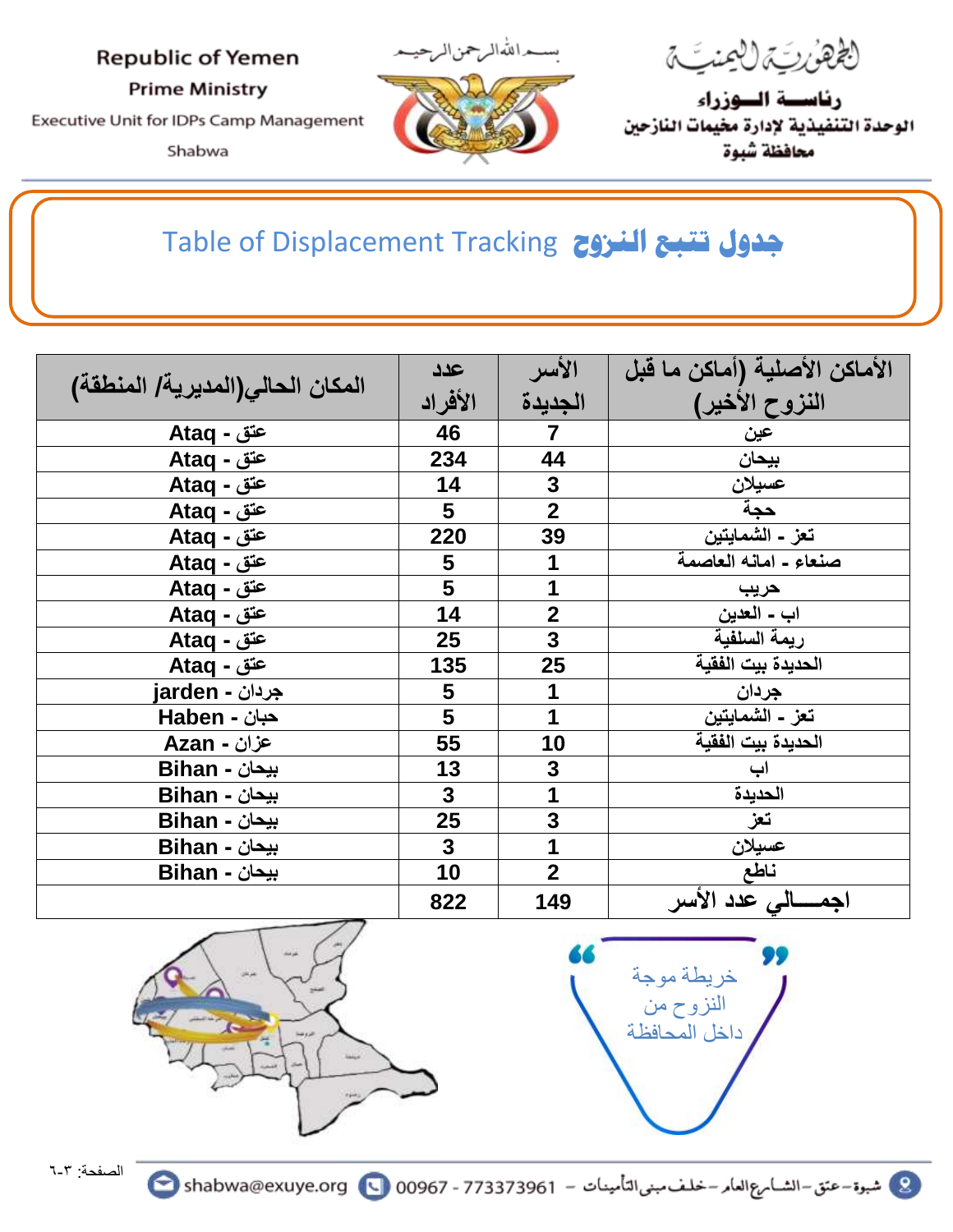لِعُهْرُبِّة لِلْمِنتِّة

رئاسسة السوزراء الوحدة التنفيذية لإدارة مخيمات النازحين محافظة شبوة

### **Republic of Yemen**

**Prime Ministry** 

Executive Unit for IDPs Camp Management

Shabwa



حراللهالمرجمن|لم

# الاحتياجات Needs

| القووات / النسبة<br>المتبقية<br>Gaps | التعظلات التى تمت<br>(اسر)<br><b>Interventions</b><br><b>FAMILY'S</b> | الاحتباحات حالبا<br>(Current Jul)<br><b>Needs (FAMILY'S)</b> | الاحتماعات<br>2.1511<br><b>Overall Needs</b><br>(FAMILY'S) | الاحتياجات بحسب القطاع<br><b>Needs by sector</b> |                                                                                     |                              |  |
|--------------------------------------|-----------------------------------------------------------------------|--------------------------------------------------------------|------------------------------------------------------------|--------------------------------------------------|-------------------------------------------------------------------------------------|------------------------------|--|
| 21%                                  | 117                                                                   | 32                                                           |                                                            |                                                  | RRM حقيبة استجابة طارئة                                                             | $\mathcal{R}^{\rightarrow}$  |  |
| 100%                                 | $\Omega$                                                              | 149                                                          |                                                            |                                                  | Shelter المأوى                                                                      |                              |  |
| 100%                                 | 0                                                                     | 149                                                          |                                                            | NFIs المواد الغير غذائية                         |                                                                                     | <b>NFI</b>                   |  |
| 82%                                  | 26                                                                    | 123                                                          |                                                            | Food Security الأمن الغذاني                      |                                                                                     | ż.                           |  |
| 100%                                 | $\Omega$                                                              | 149                                                          | 149                                                        |                                                  | Water (Drink & Use)<br>المياه شرب وللاستخدام                                        |                              |  |
| 100%                                 | $\overline{0}$                                                        | 149                                                          |                                                            |                                                  | <b>Sanitation &amp; Latrines</b><br>الحمامات والصرف الصحى                           | مياه وصرف صحى<br><b>WASH</b> |  |
| 100%                                 | $\Omega$                                                              | 149                                                          |                                                            |                                                  | Tanks الذزانات                                                                      |                              |  |
| 100%                                 | $\mathbf 0$                                                           | 149                                                          |                                                            | حقيبة مدرسية                                     |                                                                                     | تعليم<br><b>Education</b>    |  |
| <b>Latin</b>                         |                                                                       |                                                              |                                                            |                                                  | عيادات متنقلة ومستلزمات دوائية<br><b>Mobile Clinics and Pharmaceutical Supplies</b> | منحة<br><b>Helth</b>         |  |
|                                      |                                                                       |                                                              |                                                            | <b>SUPPLY MEDICAL</b>                            | ెకె                                                                                 |                              |  |

| استشارات<br>قالولية<br><b>Legal Advice</b>                                                                 | توثيق قائوني<br>Legal<br>Assistance | مساعدة<br>لقنية<br>Cash<br>Assistance | معولات بدل<br>ايجارات<br><b>Rent</b><br>Assistance | مساحات آملة<br>للمرأة<br><b>Women Friendly</b><br><b>Spaces</b> | مساحات صيبقة<br>للطفل<br><b>Child Friendly</b><br><b>Spaces</b> | دعم<br>تفسي<br><b>PPS</b> | اللقد مقابل<br>الهمل<br><b>CFW</b> | تحسين سبل<br>العيش<br>Livelihood | احتياجات الحماية<br><b>Protection Needs</b> |
|------------------------------------------------------------------------------------------------------------|-------------------------------------|---------------------------------------|----------------------------------------------------|-----------------------------------------------------------------|-----------------------------------------------------------------|---------------------------|------------------------------------|----------------------------------|---------------------------------------------|
| Е                                                                                                          | l≡'                                 |                                       |                                                    |                                                                 |                                                                 |                           |                                    |                                  |                                             |
| الصفحة: ٤-٦<br>8 شبوة - عتق - الشسام ع العام - خلف مبنى التأمينات - 00967 - 00967 - 00967 shabwa@exuye.org |                                     |                                       |                                                    |                                                                 |                                                                 |                           |                                    |                                  |                                             |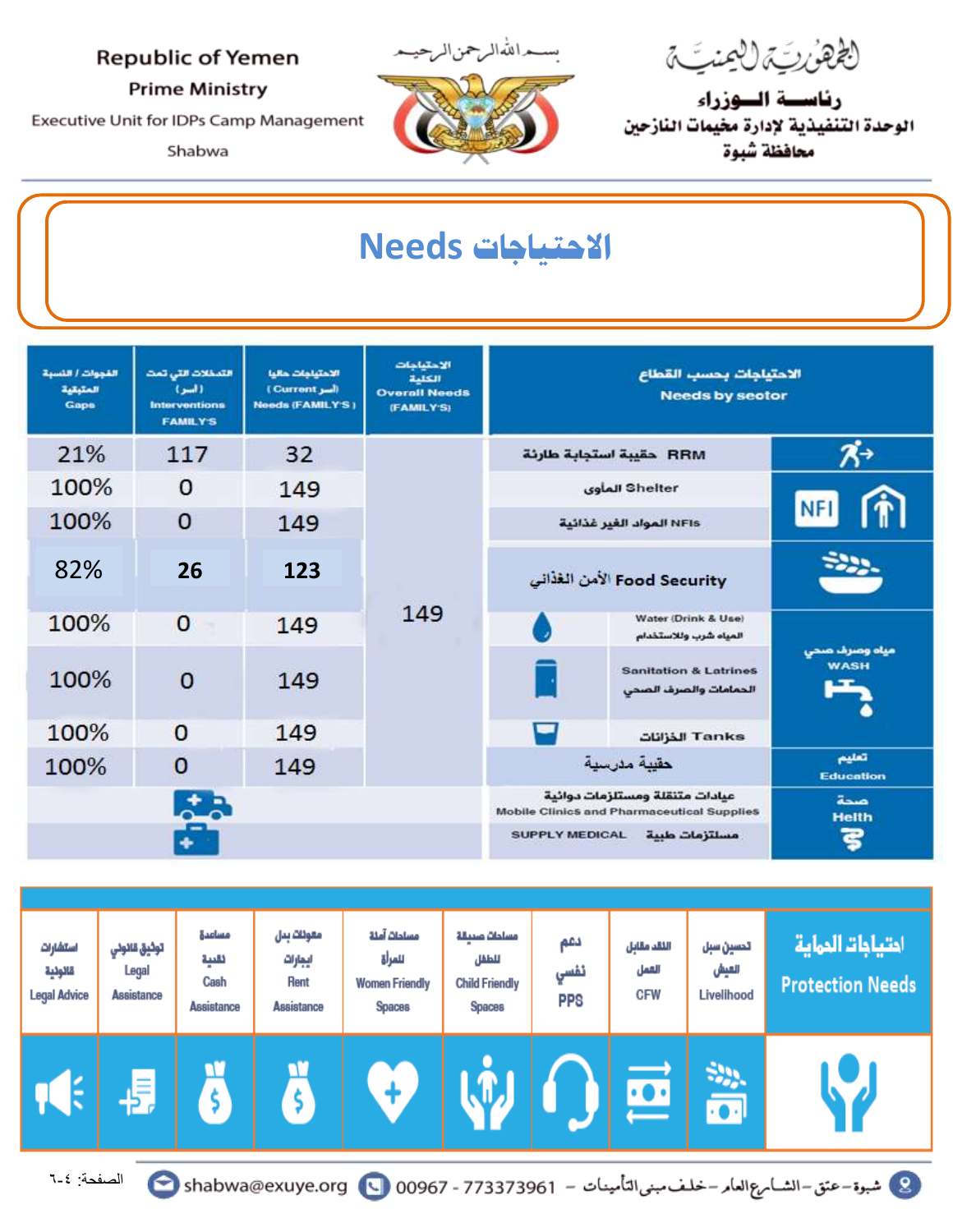### **Republic of Yemen**

**Prime Ministry** 

Executive Unit for IDPs Camp Management

Shabwa



لَ*ڴۿؽٚڕؾؚۜ؞ٙ*ڷڵؿ*ؾؾ*ٙ

رئاسسة السوزراء الوحدة التنفيذية لإدارة مخيمات النازحين محافظة شبوة

## **إجراءات الوحدة التنفيذية** Procedures Unit Executive



## The pictures speak **تتحدث الصورة**